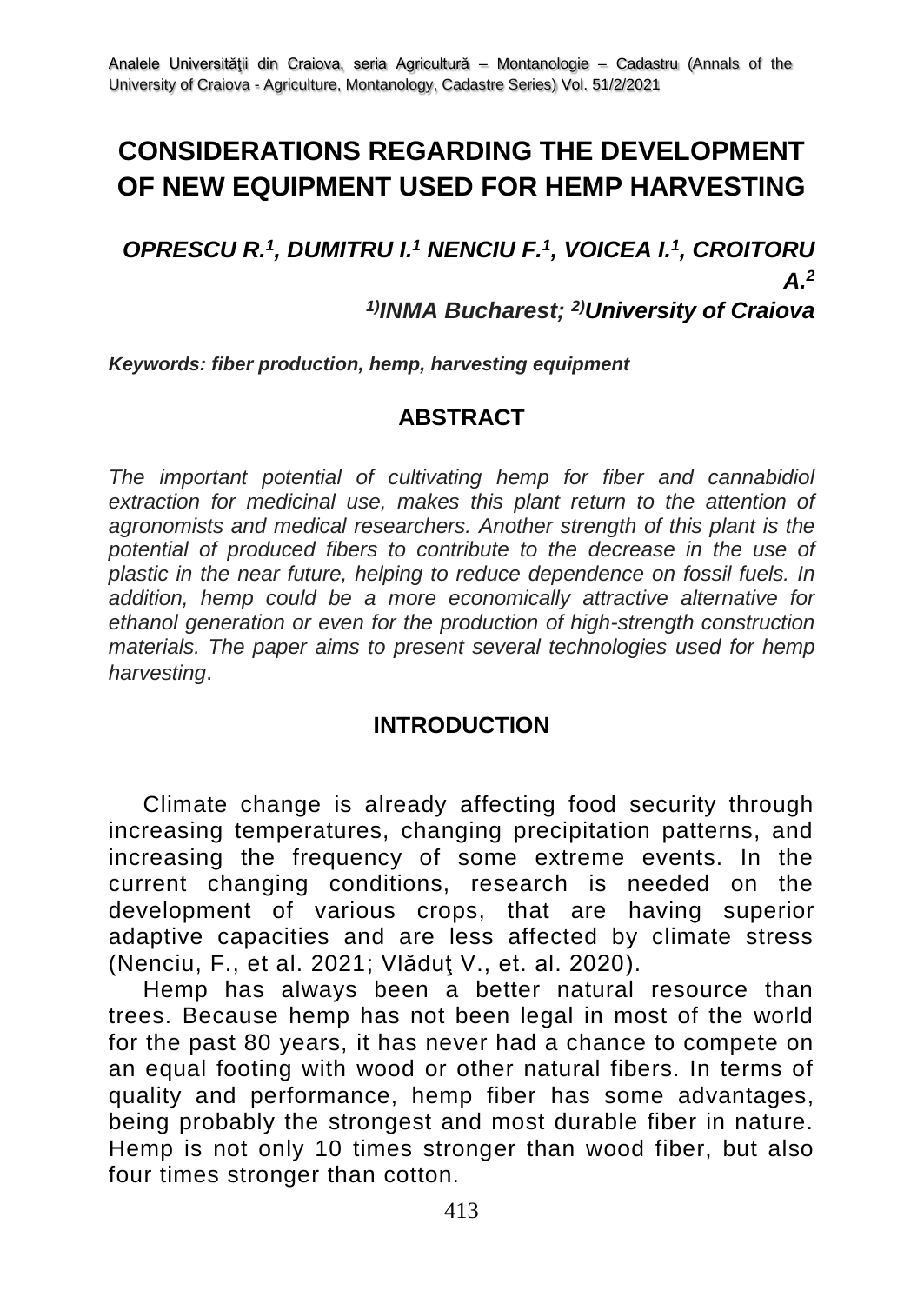Industrial hemp is lighter and cheaper to process than wood. By establishing hemp crops for 40 years can obtain 400% more usable fiber than planting the same area with trees for 40 years. Hemp is the most efficient biomass resource in the world. In less than 91 days, the plant can generate stem up to the stage when the fibers have reached their full  $CO<sub>2</sub>$ content and are ready to be processed properly. An increasing number of scientific publications highlight the other important properties of hemp: high absorption characteristics, has protection against IR and UV radiation and naturally low flammability. Other promising new tests also indicate natural antibacterial properties of hemp fiber, which are the result of alkaloids, cannabinoids and other bioactive or phenolic compounds, (Amaducci, S. and Gusovius, H. 2010; Desanlis, F. Cerruti, N. and Warner, P. 2013; Dun, A. and Declerck, S., 2009; Gusovius, H.‐J., 2002)

Hemp also provides an attractive investment opportunity for companies that are looking for an efficient way to make their products "decarbonised" - decreasing their carbon emissions. Due to hemp strong carbon storage capacity, based on the high biomass content and the low level of water requirements, hemp is probably the most durable fiber of all.

Hemp plants have an exceptional absorption capacity for CO2, even higher than the trees. According to several scientific articles, one hectare of a common hemp variety can absorb 8.88 tons of CO2 annually, while one hectare of forest captures about 2.5 tons of CO2 annually.

Research has shown that hemp varieties grown for fiber generally produce up to five times the biomass of the remaining "seed" strain - up to 42 tones - and that CO2 displacement when hemp is replaced by traditional raw materials in end products such as plastic, textiles, steel, construction and other materials could reduce CO2 emissions by up to 200 tones.

Although plant produces oxygen in the atmosphere through photosynthesis, this natural process diminishes with the aging. It seems logical that large trees with a significant leaf area would generate more oxygen, especially since they live much longer than a hemp plant, but this is not always correct. While the ability of larger trees to produce oxygen decreases in time,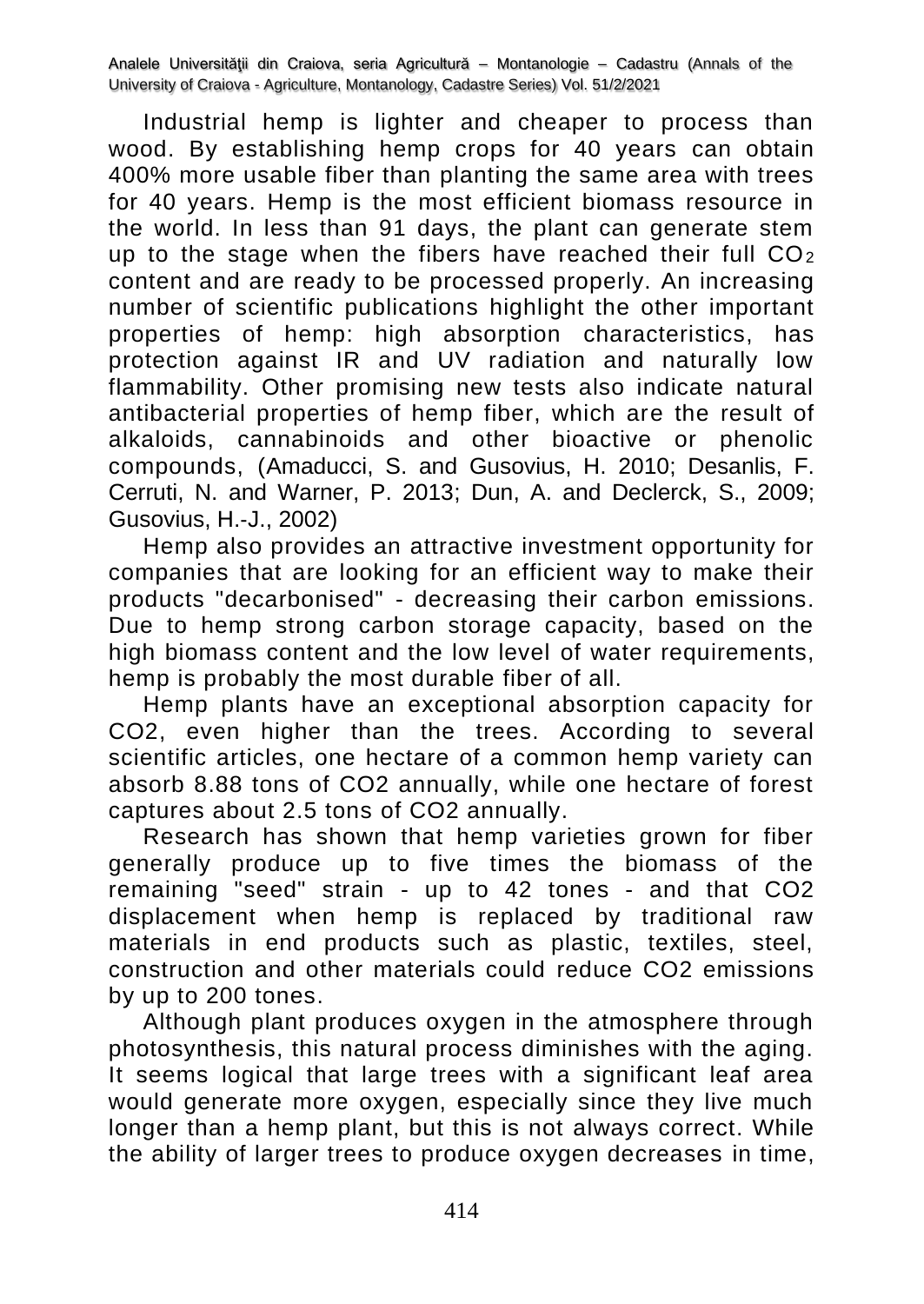hemp is a fast-growing plant that is harvested after only 12 weeks.

Industrial hemp fiber may also be suitable for paper production, cellulose being the main chemical that strengthens paper and other composite products. With a concentration of cellulose of 72%, hemp has a higher concentration than wood, which provides only 42%. The more cellulose a plant contains, the less chemicals it takes to make paper. Hemp peel has the highest cellulose content compared to any other known plant, (Pari, L., Baraniecki, P. Kaniewski, R., et al, 2015; Placet, V., Day, A., Beaugrand, J. 2017).



### *Fig. 1 Industrial hemp cultivation, (https://agrobiznes.md/otilia-cotuna-este-momentulcanepa-sa-revina-in-gama-de-culturi-agricole-aleromaniei.html)*

In addition to growing much faster than trees, its high cellulose content allows for lower conversion costs and does not require significant amounts of toxic chemicals for processing. Wood pulp requires the use of pollutants such as sulfuric acid, bleach and chlorine to remove the mass of noncellulosic fibers during the pulping process. Hemp fiber, on the other hand, can be bleached with hydrogen peroxide, which is not chemically harmful. In addition, paper made from hemp fiber, compared to its wood pulp counterpart, is resistant to decomposition and does not turn yellow or brown with age.

Hemp fiber can play a vital role in trade and economic development. One interesting feature of the "hemp business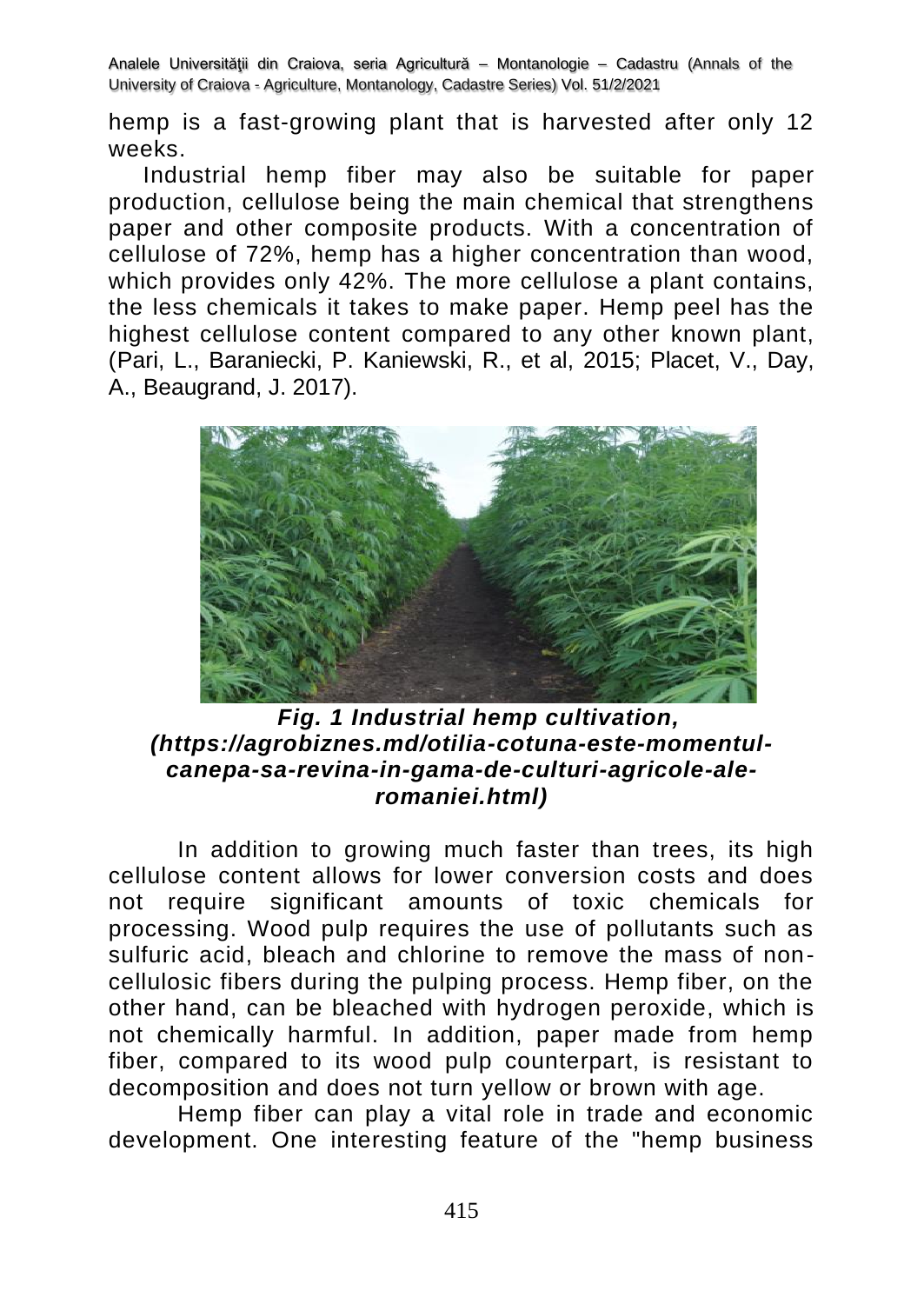model" is that collaborations with existing industrial capacities are practically unlimited.

Hemp oil is also rich in protein, vitamins and minerals, while the protein is complete, being rich in nutritionally important essential amino acids (Wirtschafter, 1997). For this reason, there is a real chance that hemp seed powders will be part of the food ratios of animals in the future, being able to successfully replace soybean crops (Callway J. C., 1998). Compared to soybean crops, hemp proteins are much easier to digest.

Hemp is made up of to three parts that can be used: The seeds can be used in the preparation of various foods, oils and medicinal products. The fibers have several industrial uses (from clothing to machines) - they form the middle layer of the stem and are covered by a thin protective layer. The wood core left after the fibers have been extracted is the part used for construction sector (Brückner, T. and Steger J., 2013; Budde, J., Gusovius, H., Hoffmann, T. et al, 2014; Grotenhermen, F., and K. Müller-Vahl., 2016).

The seeds and stems do not mature together - they are (or at least should be) harvested at different times. Both seeds and fibers have different optimal harvesting periods. The seeds do not mature at once, since they tend to mature in two cycles. The best time to harvest seeds is when it is believed that most seeds can be harvested (when some of the seeds may be spoiled), (Thouminout , C., 2015; 20https: // bhudeva .org / ro / 2010/12/17 / recoltatucanepei-parte-1 /).

Hemp was once cultivated in Romania on large areas, especially for obtaining textile fiber, until 1990, being the third country in the world to produce hemp.

It is very important that the hemp varieties that can be grown in Romania have applications in various industries.

The hemp cultivation process is natural and environmentally friendly, without excess of using pesticides, insecticides or fungicides. After harvesting the hemp crop, the stalks are left in the field to separate the fibers from the woody part of the stem. Harvested hemp seeds are conditioned and used in the food industry, and the leaves are dried and used for tea blends, but also for the extraction of CBD-rich oil and used in the composition of nutritional or dermato-cosmetic supplements (Gusovius, H., 2011).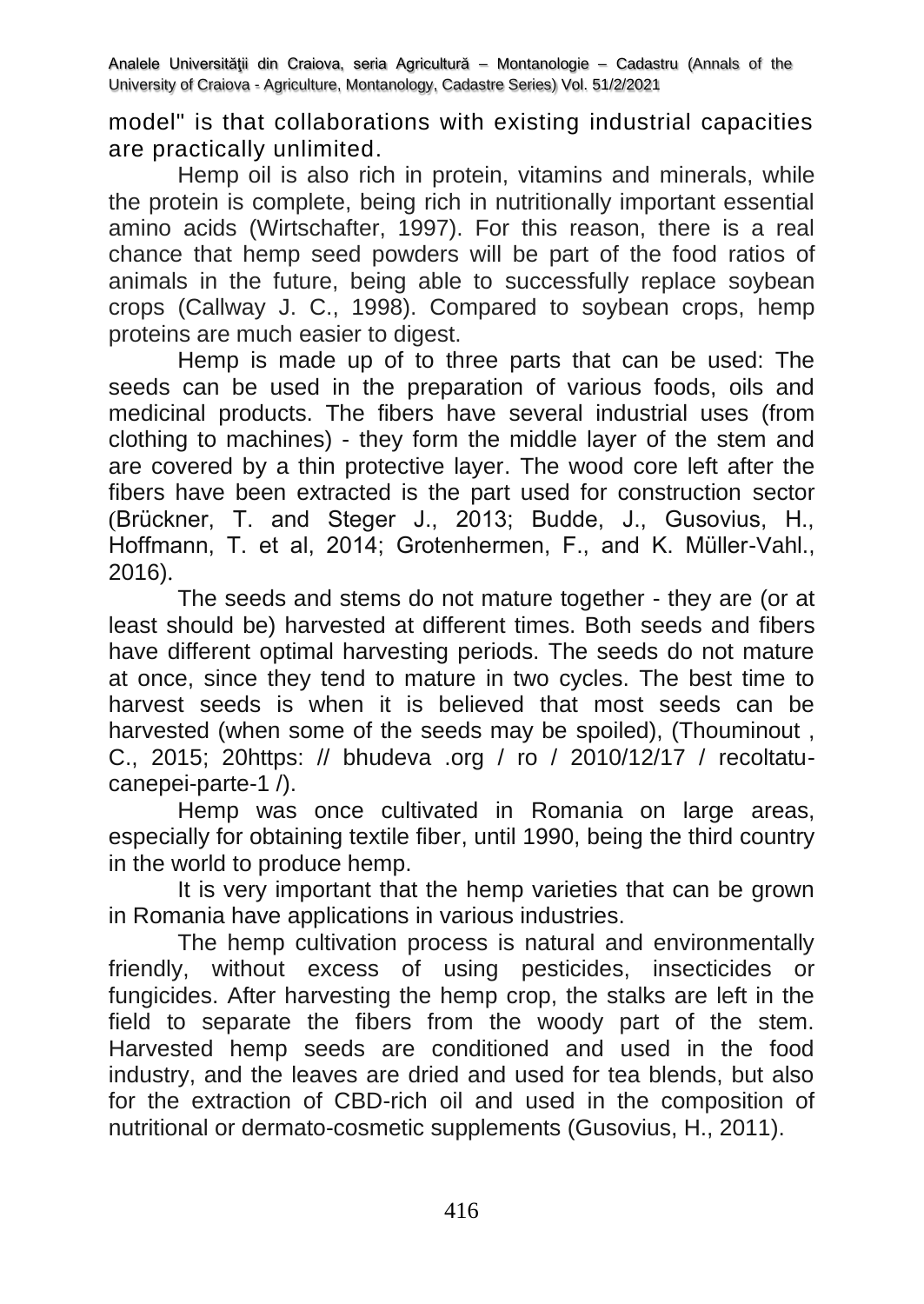Beyond the impediment to authorization and monitoring, hemp cultivation brings more than profitable gains to those who invest in it. It is grown for its relatively high natural fiber content and for its seeds rich in drying oil. Hemp fibers are longer than flax, very durable and quite resistant. They are used in the manufacture of a wide range of resistant textiles, even in under water employment. Short fibers (tows) are used in the manufacture of mattresses as well as an insulating material.

By-products - such as oils, or ash are generally obtained by applying chemical-thermal treatments, and use as an organic fertilizer rich in phosphorus and potassium. Applications in medicine include productions of sedatives, diuretic, vomiting, deworming and other products prepared from the tips of the inflorescences of female plants and from seeds, (Hempflax, 2017).

On the other hand, hemp oil resulting from cold pressing of seeds is used as a natural supplement to fight cancer, diabetes or arthritis. Due to the fact that it has so many uses ranging from the cosmetics or textiles industry to construction, hemp has gained a special interest lately for Romanian farmers, who have started to be interested again in the cultivation of this plant.

#### **MATERIAL AND METHOD**

Hemp is a strong plant and requires powerful harvesting equipment. The fibers are very strong and therefore the stem is difficult to cut, tangling in the knives - which involves the use of high quality materials. Hemp is a tall plant (much taller than wheat) - and this involve special harvesting equipment in order to reach the top. When the stem is cut, it is advisable to cut it in such a way that it is easy to gather in bales. Stems should be cut as long as possible long fibers are generally better and more useful than short ones. Stems and seeds may be harvested together. The seeds are usually harvested first, then using a well sharpened and fast cutting system the stems are harvested as well, leaving the long fibers intact.

The time of harvesting the hemp seed is when in the lower third of the inflorescence have acquired the characteristic color and are no longer covered by bracts. The fruits in the middle third of the inflorescence have the characteristic color, but are still covered, and those at the top have a yellowish color, maturing later. Manual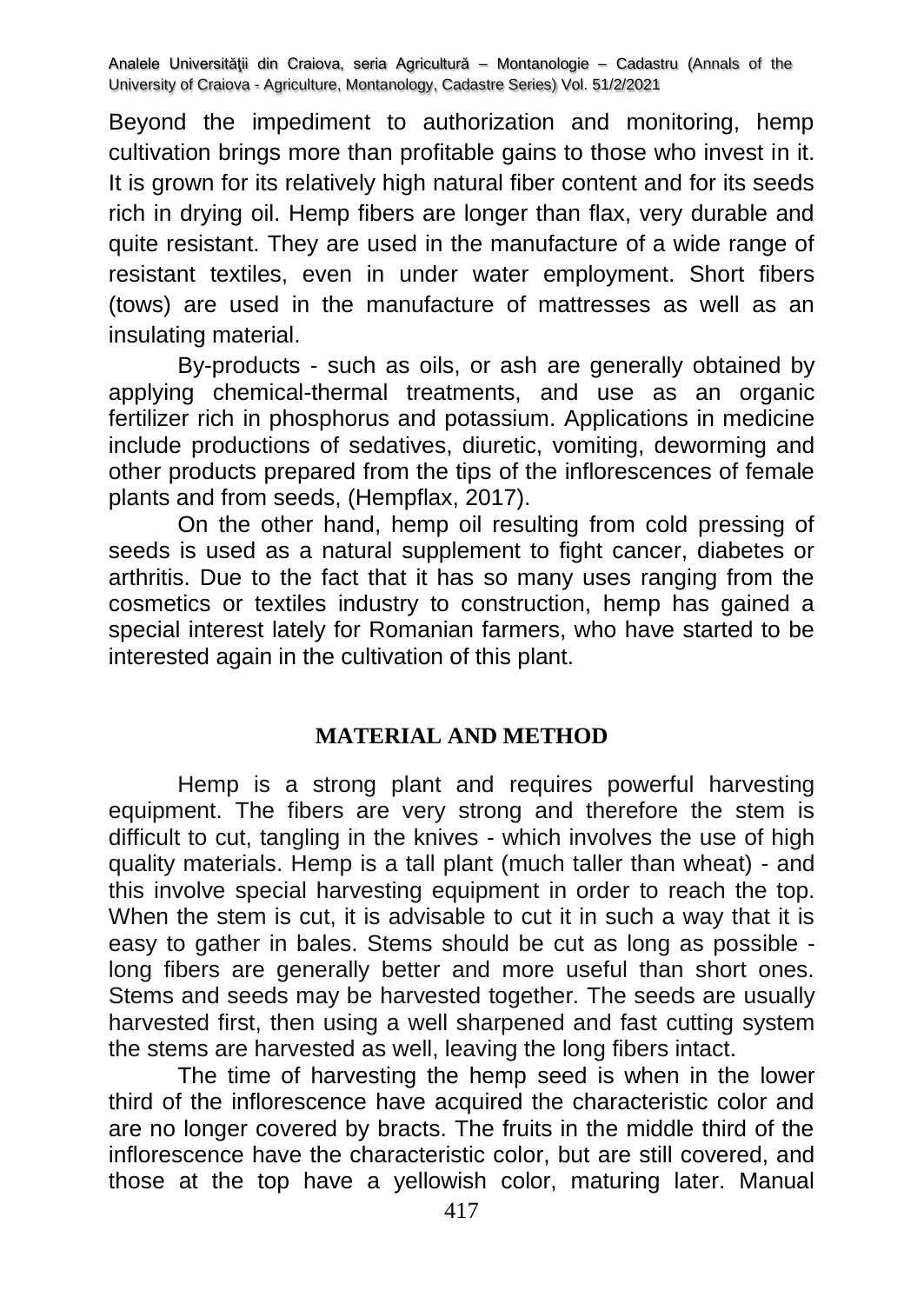harvesting (rarely practiced), consists in cutting the stems, in bundles and placing them in pyramids for drying, for 6-8 days, after which they are beaten by hand and blown on the spot. The mechanical harvesting can be done in a single phase with special combine harvesters for hemp crop or possibly with a usual harvesting equipment modified for this purpose. Preliminary defoliation is mandatory and is done with the substances recommended by agronomists, when the first seeds acquire the characteristic color (about 10-12 days before harvest). Harvesting in two phases consists of cutting with a combine harvester, drying for 5-6 days and threshing with a thresher specially modified for this operation.

It is recommended to harvest the male plants separately after shaking the pollen. Thus, a very good fiber production is obtained, and the seed production increases, making the harvesting easier. In order to be preserved, the seeds must be completely cleaned of the inflorescence residues and green seeds. The seeds are kept in a thin layer, of 15-20 cm until the humidity reach 9%. Only then can they be stored in layers up to 100 cm or, preferably, in bags.

Depending on how the hemp is harvested, appropriate equipment has to be used. The "HempCut" machine system, with a working width of 3.0 or 4.5 m respectively, has been developed since the 1990s in the Netherlands. It is currently considered the most widely used system for hemp harvesting. The system is manufactured and distributed by the company Wittrock (Rhede Brual). It is based on a lawn mower in combination with a modified shredder drum and equipped with a single knife.

The Claas 492/493 harvester is commonly used as a loadbearing vehicle, if the original cutter is replaced with the said module. The variable drum drive control allows the cutting of the fiber harvesting stems in lengths from 150 to 600 mm. The load-bearing vehicle remains practically in its original state and can be used in all harvesting operations for other field crops, carrying out many hours of work annually, thus reducing harvesting costs.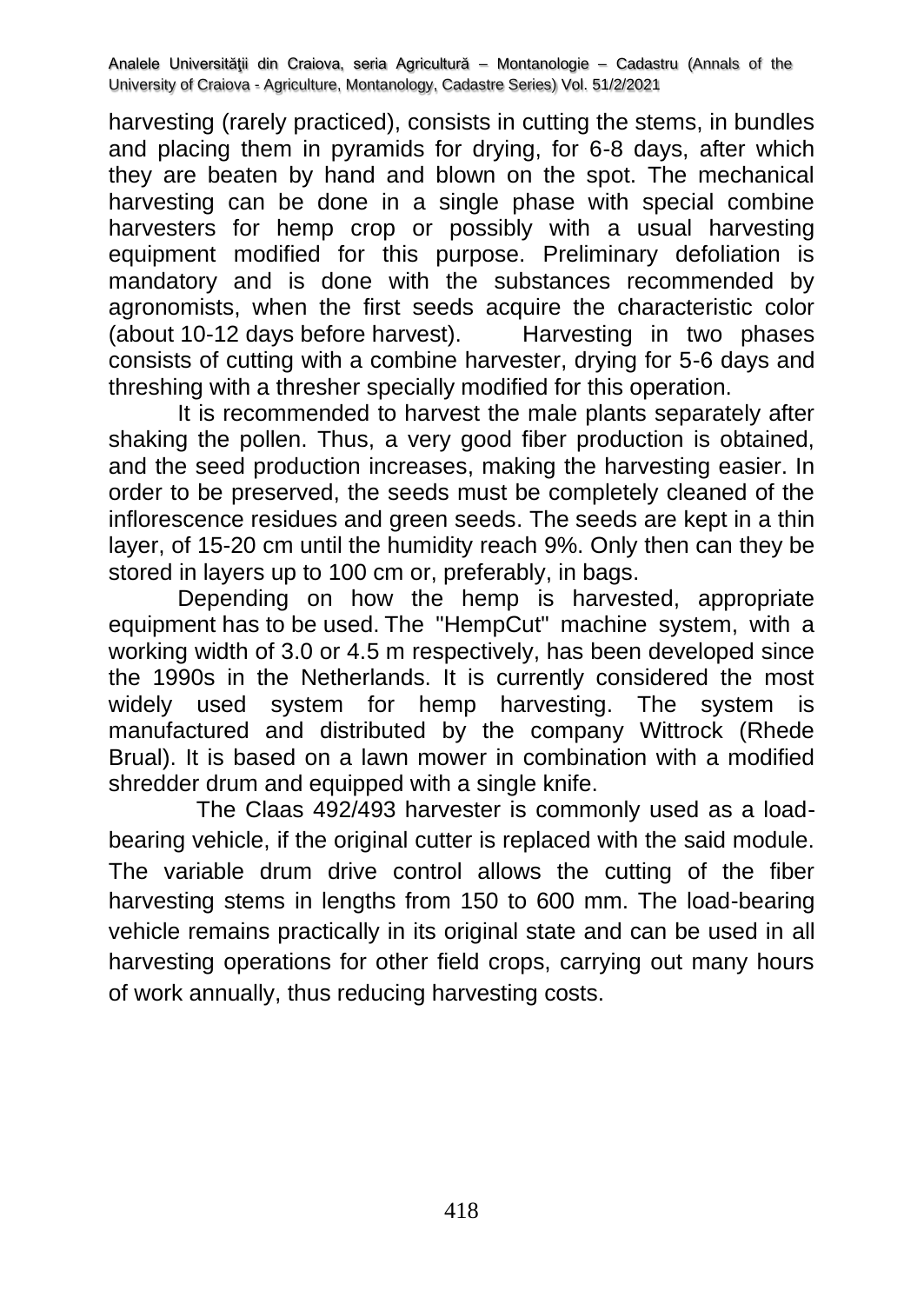

**Fig.2 Machine system "HempCut",** *(http://multihemp.eu/media/2018/07/Deliverables\_D\_4-3\_D\_10- 1\_Report.pdf)*

Kranemann's "Blücher" system (Klocksin - Blücherhof) is based on a completely different concept. Mowing is performed by additional cutting Long pieces up to 80 cm with vertically installed cutting discs, in the original vertical position of hemp plants (Amaducci S., Gusovius H., 2010). Both subprocesses are performed simultaneously before the eccentrically conveyor elements transport the biomass behind the cutter head. The supports having a width of 80 to 110 mm are deposited in the field by both harvesting systems. Given the comparatively high yield of hemp biomass, operations are required one to several times to allow uniform drying in the field.



Fig.3 Machine system "Blücher", (http://multihemp.eu/media/2018/07/Deliverables\_D\_4-3\_D\_10- 1\_Report.pdf)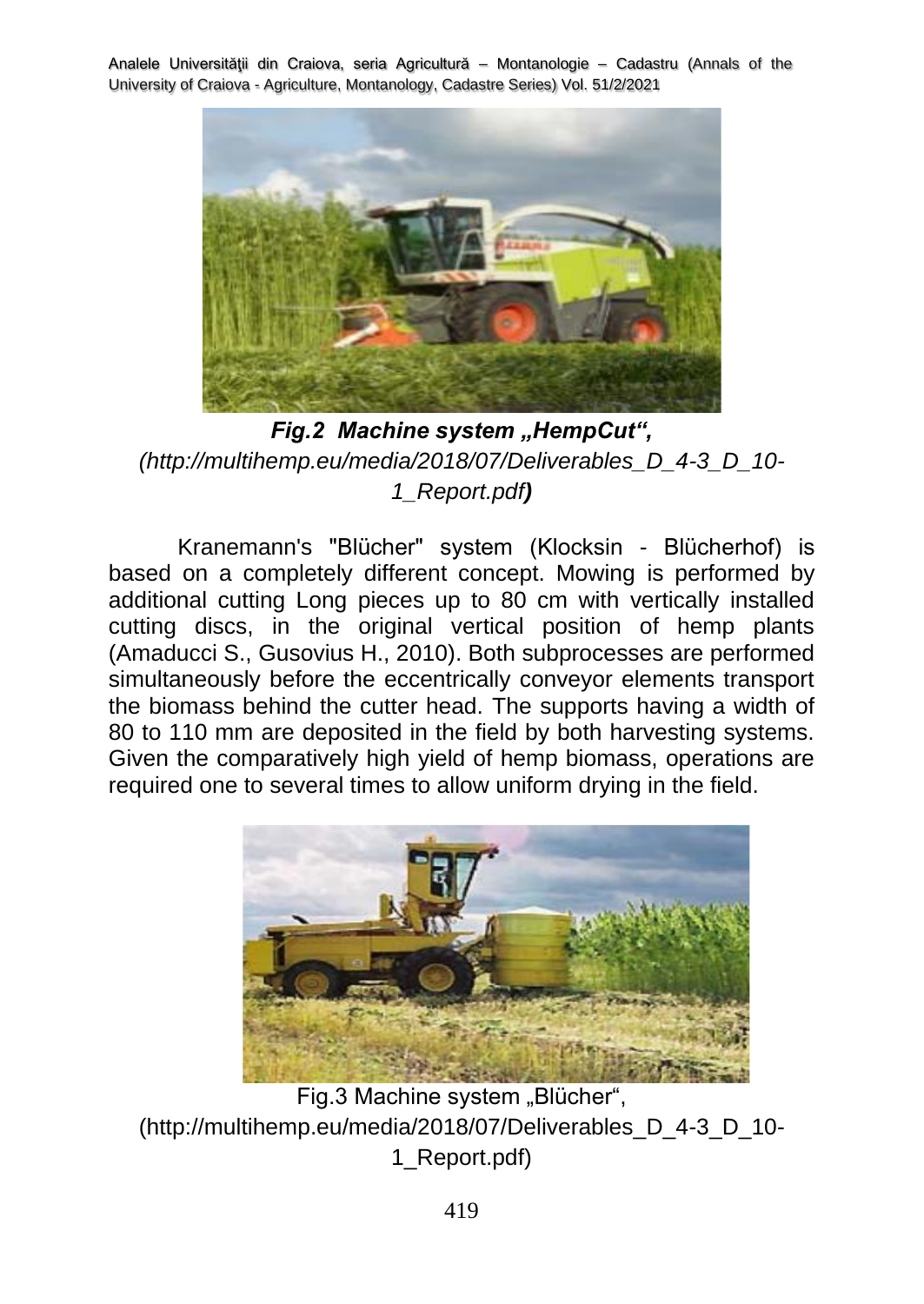Another technological approach focuses on the application of the scissor principle for hemp harvesting, as is known from cutting fodder or cereals. A vertical arrangement on two or four levels of cutting bars allows the required shortening of hemp stems. In 2007, the Czech company Tebeco launched a three-tier harvesting system based on double-fingered steel bar cutting. The demand for such mowers increased especially in the first decade after the cultivation of hemp in Germany.



Fig.4 Three-level cutting equipment, (http://multihemp.eu/media/2018/07/Deliverables\_D\_4-3\_D\_10- 1\_Report.pdf)

Hemp harvesting with a Claas Xerion 4000 VC. The machine separates the protein-rich leaves from the stem and collects them in a hopper in the back of the machine. It is usually used as animal feed. Fiber-rich stems remain dry to rot, they are pressed into packages and then processed into composite materials, such as car door panels or insulating material.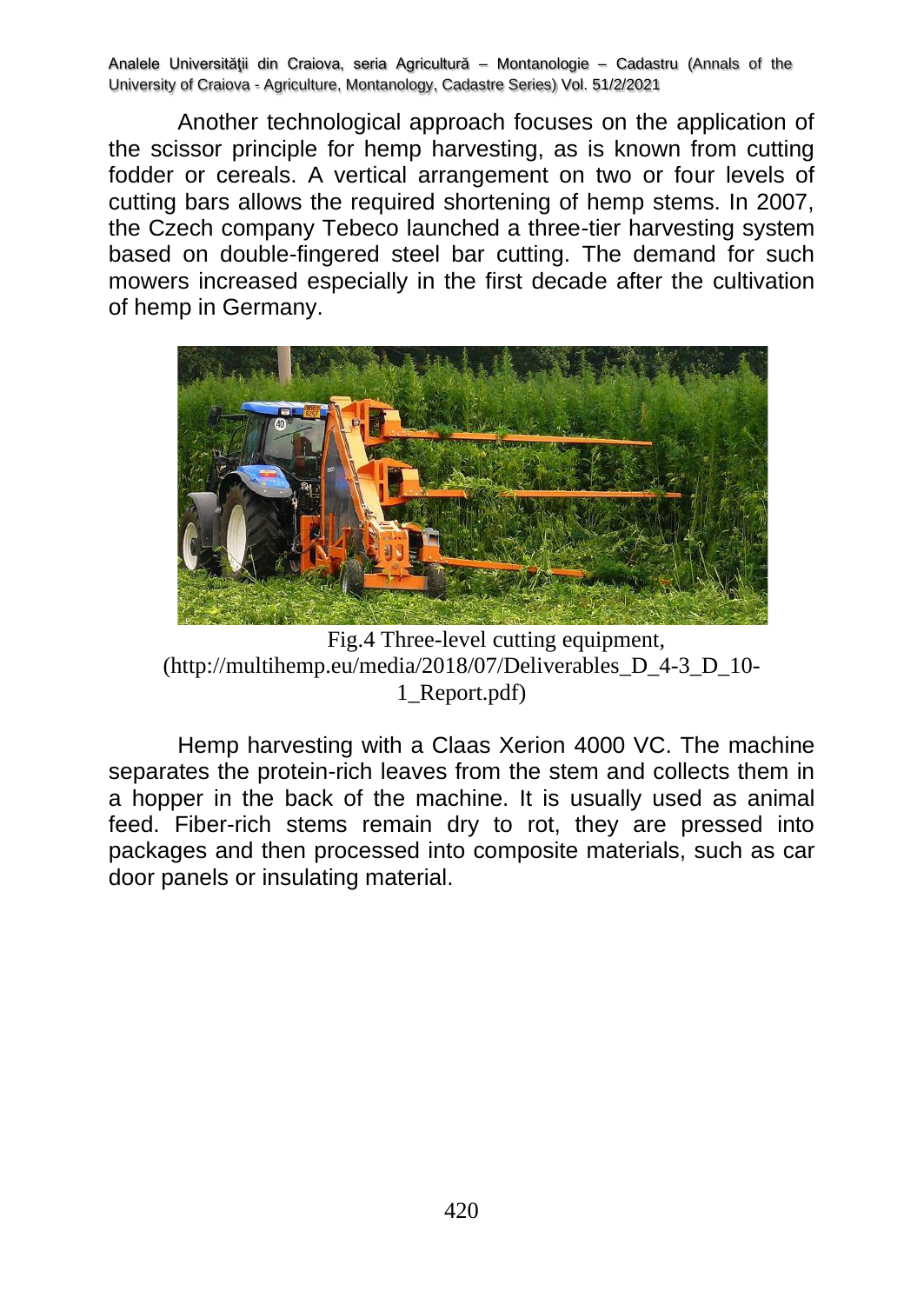

Fig. 5 Claas Xerion with Hemp‐Stripper, (https://horsepowersonline.com/video/harvesting-fiber-hemp-claasxerion-4000-dunagro/)

A hemp harvesting equipment created through a cooperation between HempFlax and GroeNoord., has more than 25 years of experience in hemp cultivation. GroeNoord company also covers the technical, production and commercial parts. With this technology can separate the three elements: fibers, seeds and the flower / leaf of the hemp plant. The quality of the raw materials is very good. Two machines in the series can be offered: the DoubleCut version and the SingleCut version. Both series can be combined with a flower collection system. The equipment can be installed on the John Deere W6 series or T6 Walker combine MY16, while the reconfiguring in a conventional combine can be done with little effort.

Two systems have been developed for collecting flowers / leaves. A blower (TFB10) and a trailer (TFT10). The blower system is mounted on the left rear of the combine, while the trailer system is towed by the combine.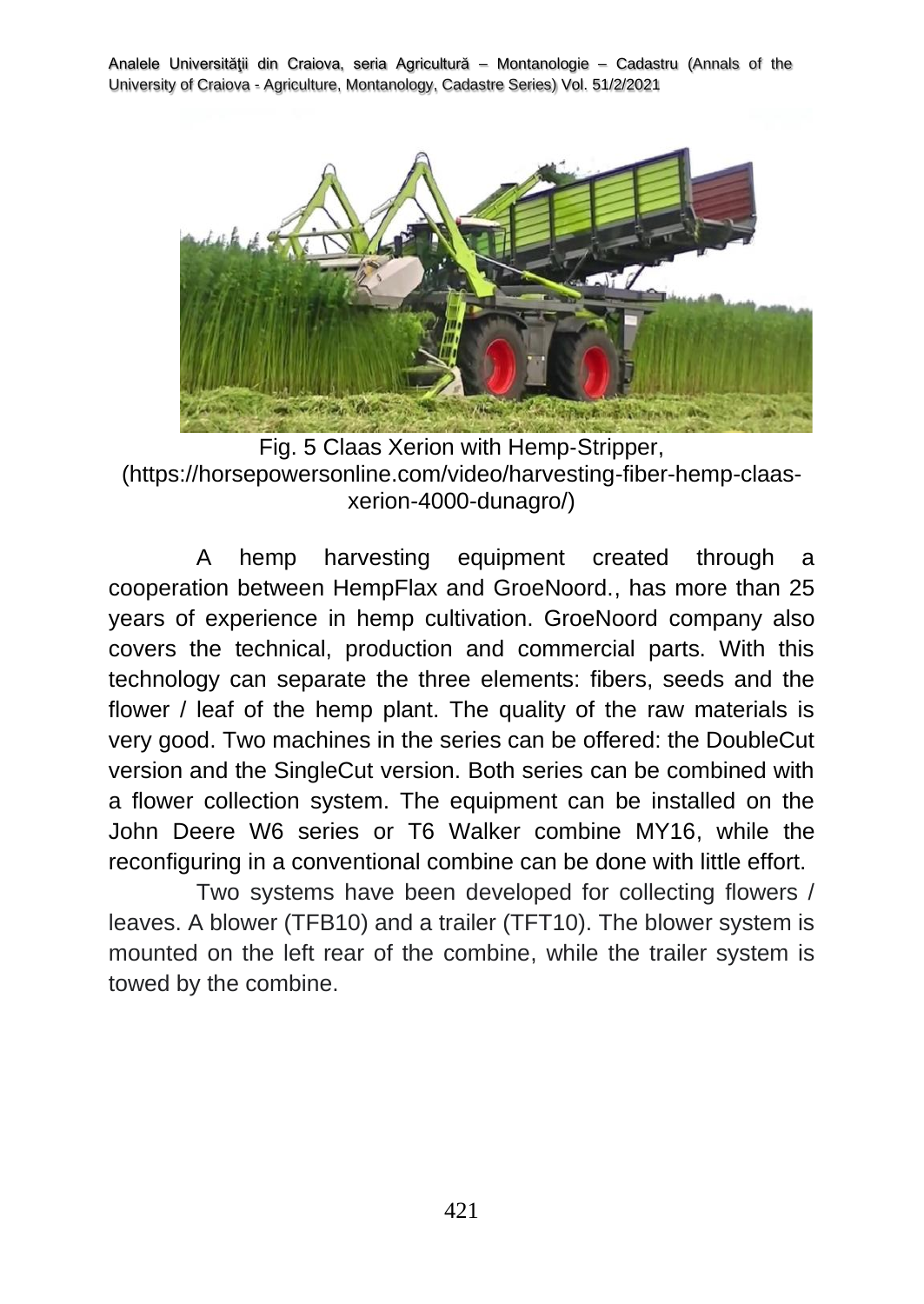

*a)*



*b) c) Fig. 6 a), b), c) Double*‐*Cut*‐*Combine, (https://budsfeed.com/product/hempflax-modified-john-deere-t660idouble-cut-combine--1568553920792x253278131975094270)*

This machine separates the tips and leaves form the fiber-rich stems in a single pass. Countertops and leaves are processed and dried and can be used, for example, for the preparation of CBD oil or hemp tea. When the growing conditions are correct, the combine can also be used for threshing hemp seeds from the tops. The stems are left on the ground and then are baled and processed and can be used in the textile industry or for composite materials. The John Deere T660i combine is transformed by Dutch distributor John Deere GroeNoord, using a 4.5-meter-wide header. Below it is mounted a cutting head from the JD 8000 series. They cut the stems 60 cm long and leave them directly on the ground to be later baled. https://www.hemp.com/ro/hemp-university/growing-hemp/harvestinghemp-for-fiber.

For textile applications, hemp is cut at the beginning of flowering or while the pollen is shed, but before the seed sets. The fibers cut after seed harvesting will lignify considerably and are only usable in some non-woven industrial fiber applications.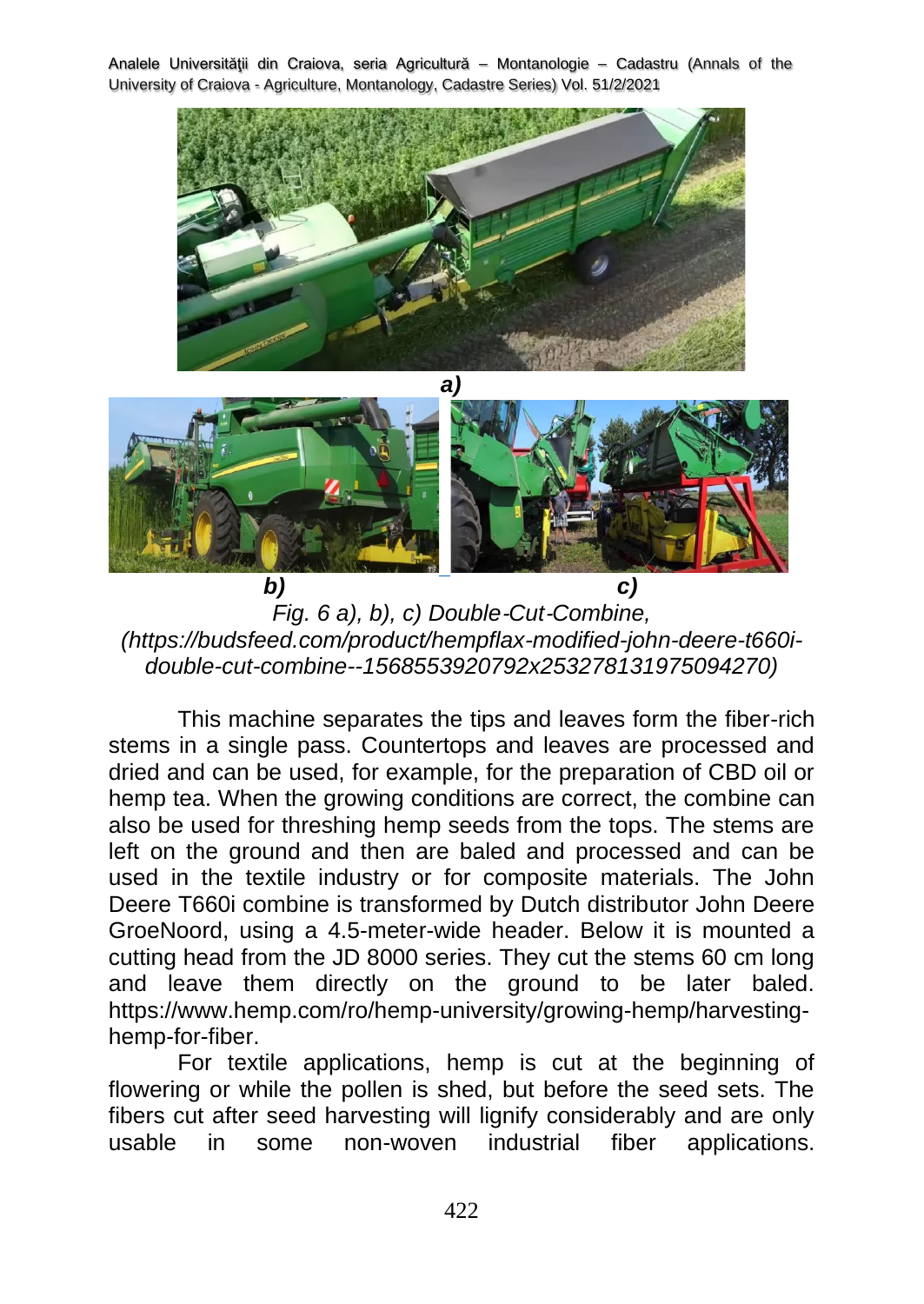(https://www.hempflax.com/wp-content/uploads/HempFlax-Groenoord -Double-Cut-Combine-Prospectus.pd).

# **CONCLUSIONS**

The use of modern equipment in hemp harvesting technology ensures the following advantages: harvesting on the three components: seed, leaf and stem; higher seed yields; leaf harvesting capacity; better fiber processability; labor and fuel cost savings, CO2 emissions reduced to 2.5 per Ha; increased operator comfort.

## **ACKNOWLEDGEMENT**

This paper was supported by a grant offered by the Romanian Minister of Research as Intermediate Body for the Competitiveness Operational Program 2014-2020, call POC/78/1/2/, project number SMIS2014 + 136213, acronym METROFOOD-RO.

## **BIBLIOGRAPHY**

1.Amaducci, S., Gusovius, H. (2010): *Hemp*‐*Cultivation, Extraction and Processing. In: Müssig, J.; Stevens, C. (eds.): Industrial Applications of Natural Fibres Structure, Properties and Technical Applications*. John Wiley & Sons, Ltd, Chichester, West Sussex, United Kingdom, (978‐0‐470‐ 69508‐1), S. 109‐134

3.Brückner, T.; Steger, J. (2013): *Quantitative und qualitative Bedarfsanalyse für Naturfasern und Optionen zur regionalen Sicherung der Rohstoffbereitstellung in Deutschland*. Abschlussbe‐ richt zum FNR‐Fördervorhaben 22034311, Waldenburg, Gülzow, 161 S.

4. Budde, J.; Gusovius, H.; Hoffmann, T.; Ola, D.(2014): *New process chain for seed harvesting from special crops on the example hemp.* In: Proceedings. International Conference of Agricul- tural Engineering AgEng 2014. Zürich, p. 1‐5. Online: [http://www.geyseco.es/geystiona](http://www.geyseco.es/geystiona%20/adjs/comunicaciones/304/C05000001.pdf) 

[/adjs/comunicaciones/304/C05000001.pdf](http://www.geyseco.es/geystiona%20/adjs/comunicaciones/304/C05000001.pdf)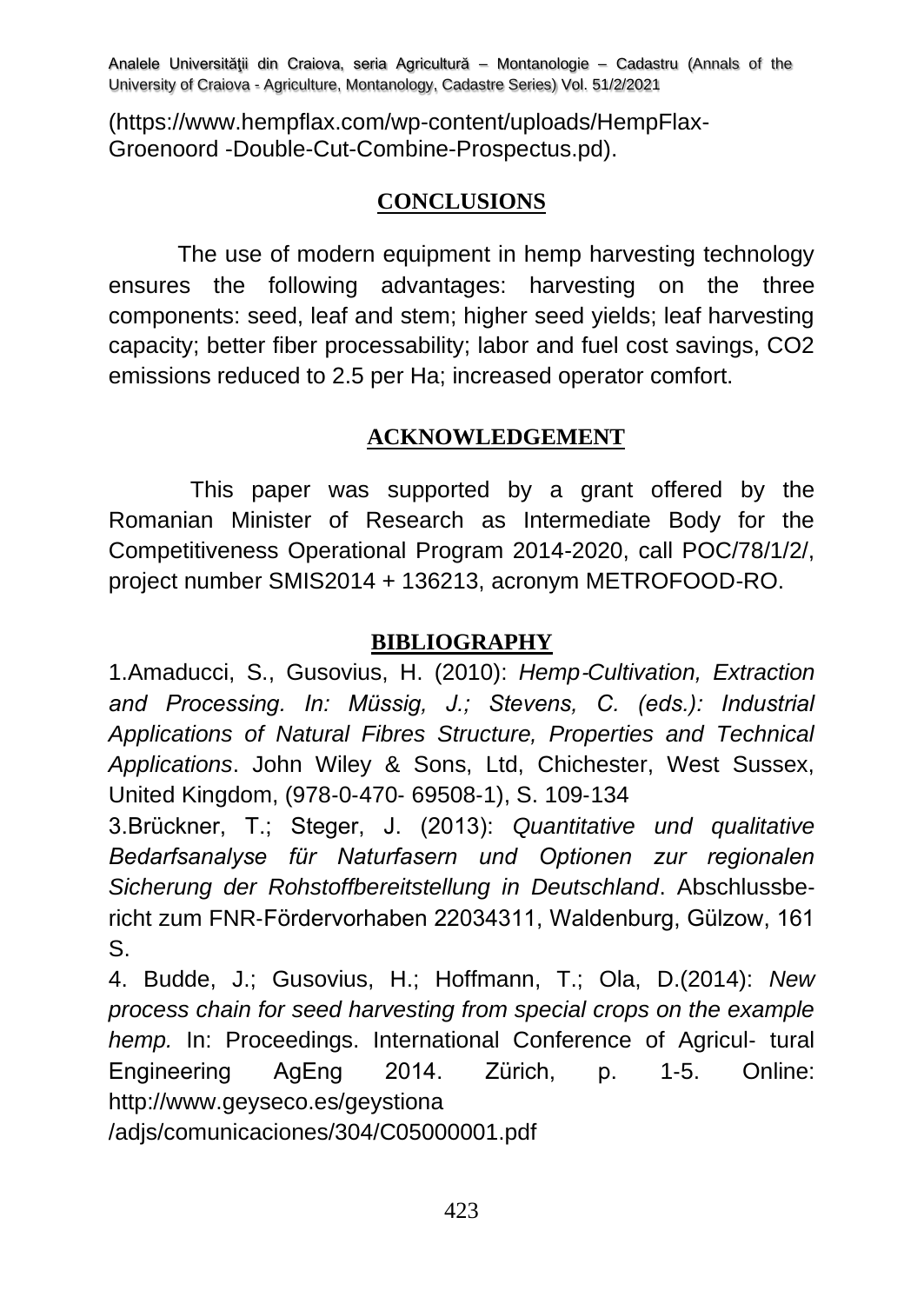5.Desanlis, F.; Cerruti, N.; Warner, P. (2013): *Hemp agronomics and cultivation. In: Bouloc, P.; Al*‐ *legret, S.; Arnaud, L. (eds.): Hemp: industrial production and uses.* Cabi Publishing Wallingford, Oxfordshire, United Kingdom, (978‐1‐84593‐793‐5), S. 98‐124

6.Dun, A.; Declerck, S. (2009): DUN AGRO – *A New Approach to Hemp Processing. Presentation at 6th Conference of the European Industrial Hemp Association* (EIHA), May, 27th‐28th 2009

7.Grotenhermen, F., and K. Müller-Vahl., 2016 – *Medicinal uses of marijuana and cannabinoids*. Crit. Rev. Plant Sci. 35: 378 – 405.

8.Gusovius, H.‐J. (2002): *Stoffwandlungen und Umwelteinflüsse in Verfahrensketten für Faser*‐ *hanf. Cuvillier*‐*Verlag Göttingen,* (978‐ 3898734325), 138 S., zgl. Dissertation Humboldt‐ Universität zu Berlin, 2002.

9.Hempflax (2017): *Harvesting. Information on developments and used technologies.* http://hempflax.com/en/equipment/harvesting, access at 26.03.2017

10.Idler, C.; Pecenka, R.; Fürll, C.; Gusovius, H. (2011): Wet *Processing of Hemp: An Overview. Journal of Natural Fibers*. 8 (2), S. 59‐80, Online:<http://dx.doi.org/10.1080/15440478.2011.576089>

11. Mastel, K. (2002): *Prüfung des Prototyps einer Maschine zur Ernte von Hanfstroh und Hanf*‐ *körnern. in Informationen für die Pflanzenproduktion* – Sonderheft 2/2002, LAP Forchheim.

12. Nenciu F and Vladut V, 2021, Studies on the perspectives of replacing the classic energy plants with Jerusalem artichoke and Sweet Sorghum, analyzing the impact on the conservation of ecosystems, IOP Conference Series: Earth and Environmental Science, 635 (2021) 012002.

13. Pari, L.; Baraniecki, P.; Kaniewski, R.; Scarfone, A. (2015): *Harvesting strategies of bast fiber crops in Europe and in China. Industrial Crops and Products* 68, S. 90–96, Online: <http://dx.doi.org/10.1016/j.indcrop.2014.09.010>

14. Pecenka, R.; Idler, C.; Grundmann, P.; Fürll, C.; Gusovius, H. (2007): *Tube ensiling of hemp* ‐ *Ini*‐ *tial practical experience. Agrartechnische Forschung (Agricultural Engineering Research).* 13 (1), S. 15‐26